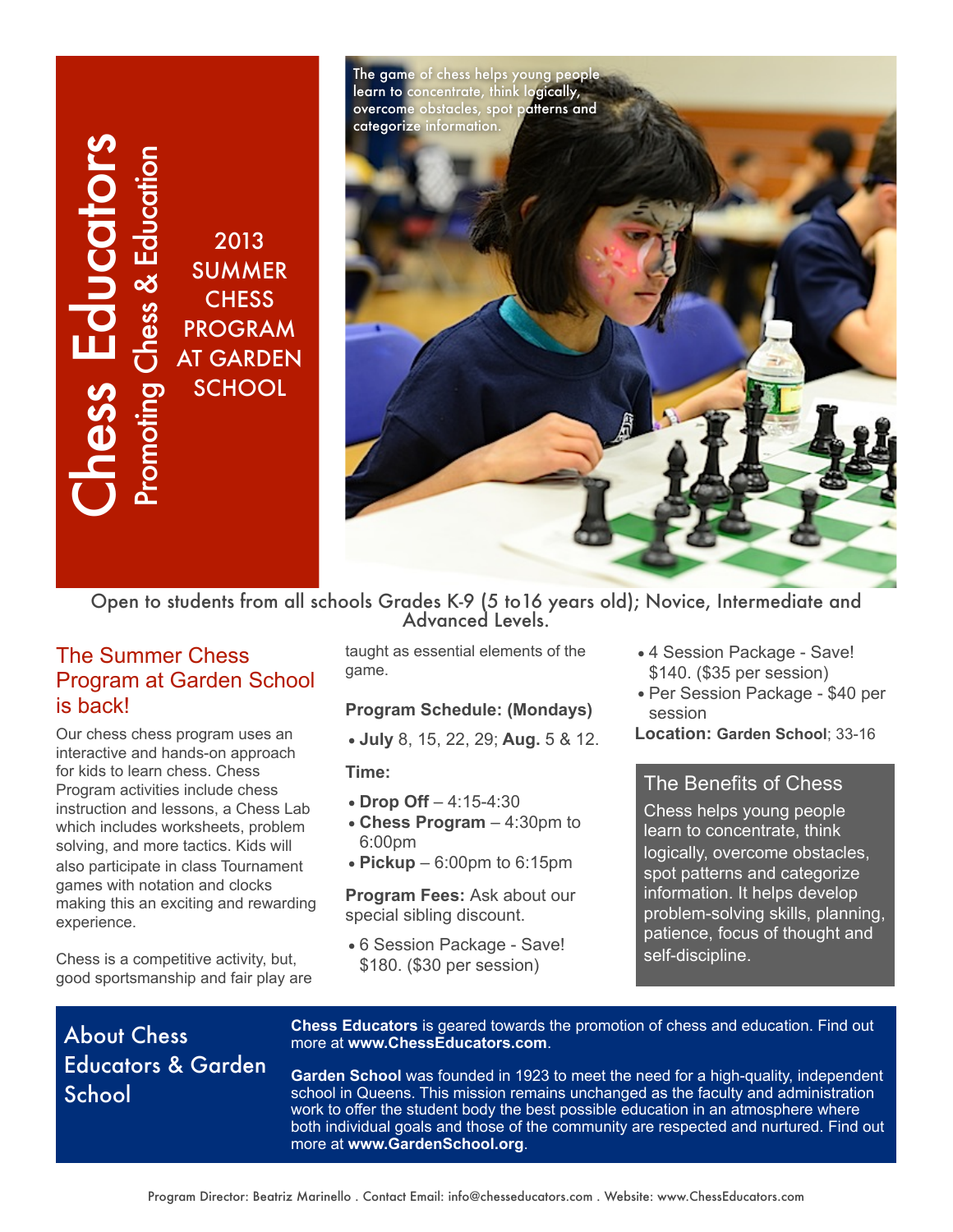# Chess Educators

2013 Summer Chess Program at Garden School Registration Form

## **Student Information**

| Phone number: __________________________________ Emergency contact/phone: __________________________                                                               |  |
|--------------------------------------------------------------------------------------------------------------------------------------------------------------------|--|
| Choose a package: Special Sibling discount - an additional 10% off per child.                                                                                      |  |
| 6 Session Package. \$180. (\$30 per session). July 8, 15, 22, 29; Aug. 5 & 12. Monday's 4:30pm - 6pm.                                                              |  |
| 14 Session Package. \$140. (\$35 per session). Indicate dates from chess program schedule:                                                                         |  |
| Per Session (\$40 per session). Indicate your dates from chess program schedule:<br>$\Gamma$                                                                       |  |
| Allergies and/or Medical info: Please list any food allergies and/or medical info relevant to this                                                                 |  |
| In the event of a medical emergency, we would contact emergency medical assistance and the child's<br>parent/s. Would you like us to notify the child's physician? |  |
| No.                                                                                                                                                                |  |
| <b>Chess Experience</b>                                                                                                                                            |  |
| <b>Level of experience:</b>                                                                                                                                        |  |
| Novice/Advanced Novice<br>Intermediate<br>Advanced                                                                                                                 |  |
| USCF Rating (if applicable): __________Chess coach's name (if applicable): ____________                                                                            |  |
| Previous chess tournament experience:                                                                                                                              |  |
| Student has NOT participated in chess tournaments.<br>Student has participated in 1 or more chess tournaments.                                                     |  |
|                                                                                                                                                                    |  |